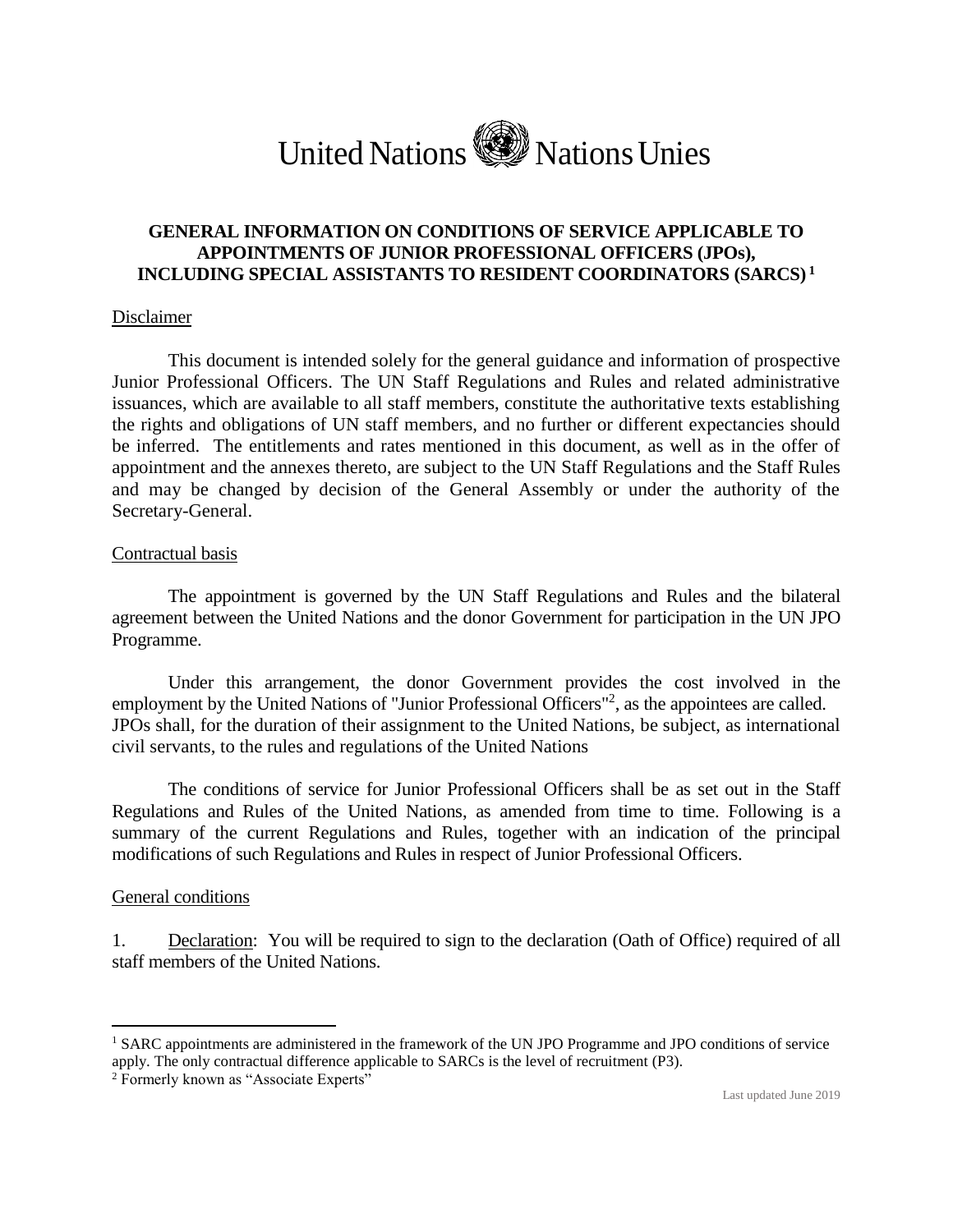2. Appointment term: The appointment is normally for one-year and will take effect on a mutually agreeable date. Your appointment will take effect from the date on which you are duly authorized to enter into official travel status to assume your duties, or if no travel is involved, the day you report for duty. A formal Letter of Appointment will be issued for your signature shortly thereafter. The terms of your conditions of service will be subject to the provisions of the Staff Regulations and Staff Rules and relevant administrative issuances, together with such amendments as may from time to time be made to such Staff Regulations and Staff Rules and administrative issuances.

In accordance with General Assembly resolution A/RES/63/250, dated 10 February 2009, the period of service as Junior Professional Officer shall not be taken into account as part of the requisite period of service for consideration for a continuing appointment.

## Salary and allowances

3. Salary: Your base salary will be in accordance with the United Nations salary scales. The salary is payable at the dependency rate for staff members with a dependent spouse or a dependent child, and at the single rate for staff members without such dependants. Whether or not your spouse or child is accordant dependent status will be determined by the United Nations definition of dependency (see para. 6 below). United Nations salaries are quoted in U.S. dollars for the sake of uniformity, but may be paid in the currency of the country to which you are assigned. For staff assigned to non-Headquarter duty stations (Headquarter duty stations include *inter alia* New York, Geneva, Vienna), a portion of salary may be paid in a single other convertible currency of your choice.

4. Post adjustment: Post adjustment is a non-pensionable amount which is added to the base salary in order to maintain equivalent standards of living at different locations. It is paid at a single or dependency rate. As the amount can vary from month to month, the post adjustment mentioned is the one applicable at your duty station during the month in which the offer is made.

5. Rental subsidy: The purpose of the rental subsidy scheme is to ensure a greater degree of equity and to alleviate hardships for staff members whose rented accommodations are of reasonable standard but cost significantly more than the average for the duty station. The staff member may qualify for rental subsidy during the first seven years following arrival to the duty station. Under the scheme, the Organization will reimburse a certain percentage of your rent in excess of a threshold amount (a percentage of the emoluments). The Organization has determined reasonable maximum rent levels for eligible duty stations, and that portion of rent which exceeds the reasonable maximum level is your own responsibility.

6. Dependency benefits: The United Nations determines the dependency status of eligible family members based on the recommendations of the International Civil Service Commission as approved by the General Assembly and reflected in the United Nations Staff Regulations and Staff Rules and relevant administrative issuances.

A dependent spouse is one whose annual gross, if any, do not exceed a limit based on the lowest entry level of the General Service gross salary scales at the base of the salary system in New York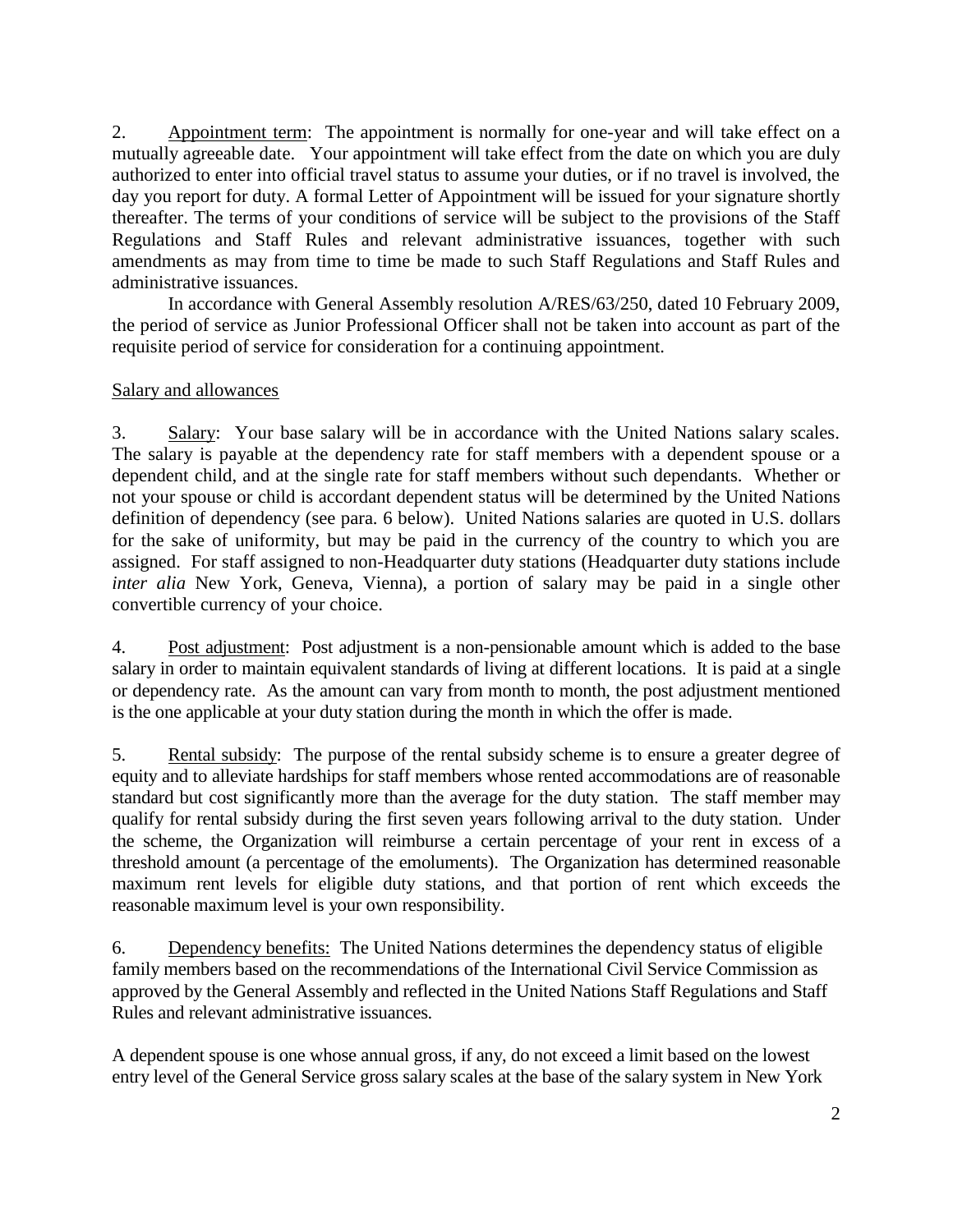(G-2 step I) or at the closest United Nations duty station in the country of the spouse's place of work, whichever is higher. In New York, the earning limit for the calendar year 2019 is set at \$ 41,461. Earning limits are subject to regular revision as the applicable salary scale is revised. A child allowance for single parent is payable to a staff member 1) whose marital status as recognized by the United Nations Secretariat is single, legally-separated, divorced or widowed, 2) who has a dependent child and 3) who did not receive financial support in excess of \$41,461 per annum for the calendar year 2019. This limit is based on the lowest entry level of the General Service gross salary scales at the base of the salary system (G-2, step I in New York) on 1 January of the year concerned, which is \$41,461. A dependent child is a child who is under the age of 18 years or, if the child is in full-time attendance at a school or university, under the age of 21.

For recognized dependents, dependency benefits are paid at the following rates:

- For a dependent spouse: 6% of the net remuneration (net base salary plus post adjustment) per annum
- For a single parent: 6% of the net remuneration (net base salary plus post adjustment) per annum
- For each dependent child in respect of whom the staff member is not paid a single parent allowance: \$2,929 net per annum
- Where there is no dependent spouse; for one secondary dependent; i.e. dependent parent, brother or sister: \$1,025 net per annum

7. Education grant: If your duty station is outside your home country, an education grant is paid under certain conditions for each eligible child.

Travel and shipment (\*This provision modifies the UN Staff Regulations and Rules for your service as a Junior Professional Officer.)

8. \*Travel: You and your eligible family members will be entitled to travel to the duty station, by air economy class only regardless of duration of travel, by the most economical route, on appointment, home leave and transfer (if applicable) and return to your home country on separation of service.

Travel costs will also be provided for any official travel (economy class only regardless of duration of travel) which you may be required to undertake during your appointment, and you will receive a daily subsistence allowance at the rate established by the United Nations.

9. \*Home leave: Home leave entitlements shall be granted to Junior Professional Officers with respect to all assignments after two years of service, provided that the appointment is extended for at least six months after the return date of the home leave travel.

10. Settling-In grant: If your travel to the duty station was authorized by the United Nations for an appointment expected to last one year or more, you are entitled to a Settling-In grant. The purpose of the settling-in grant is to compensate for the initial extraordinary costs incurred on moving to a new location, as well as the pre-departure expenses associated with relocation. The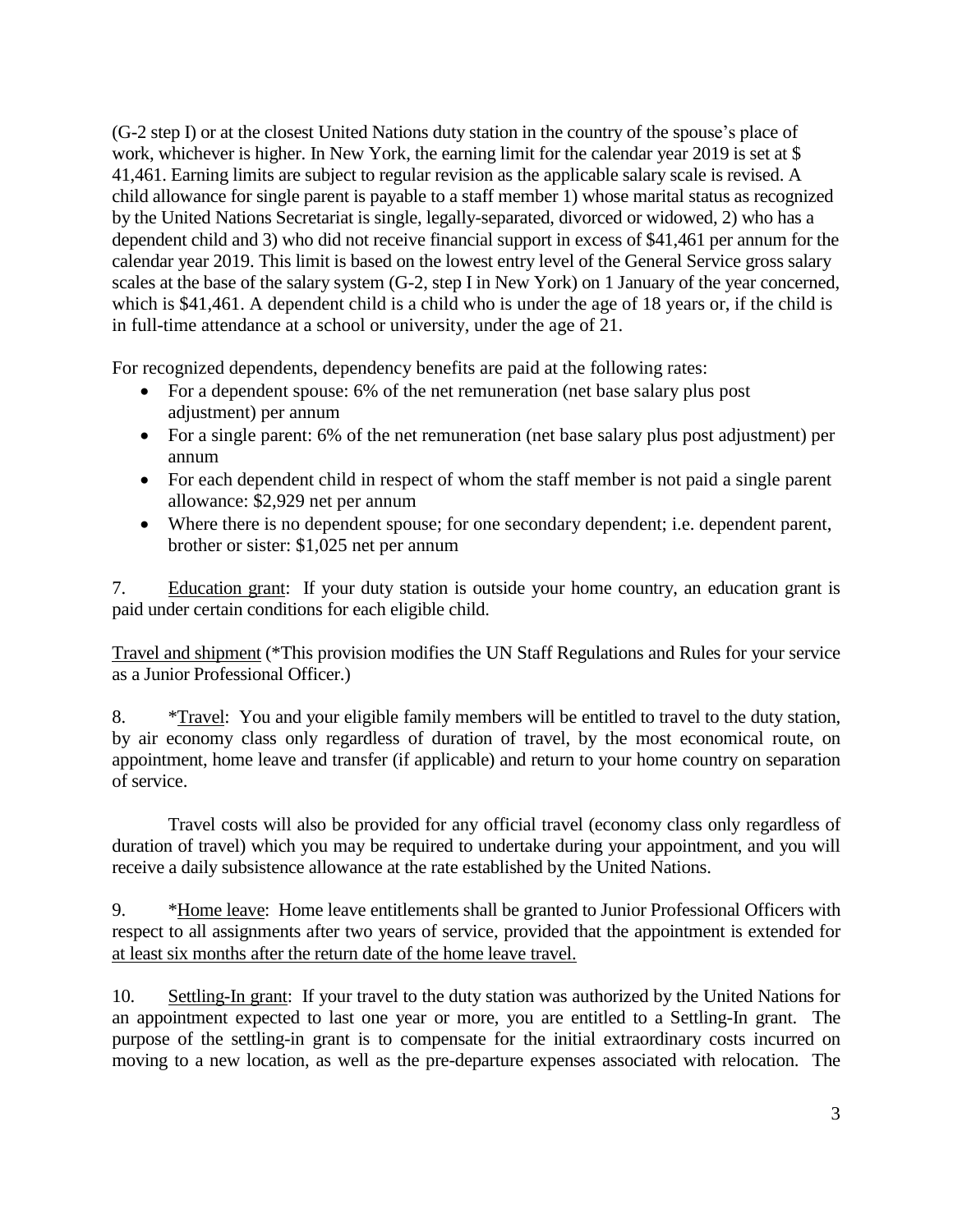grant has two elements, a Daily Subsistence Allowance (DSA) portion and a lump sum portion, both payable on arrival at the duty station.

11. Baggage allowance: For your travel to and from the country of assignment, you and each eligible family member will be entitled to one bag in addition to each traveller's baggage allowance or up to 23 kilograms per traveller, at the expense of the United Nations. You are requested to pay for the excess accompanied baggage and claim reimbursement from the United Nations after your arrival at the duty station.

12. \*Shipment or Relocation grant: An unaccompanied shipment of personal effects will be authorized up to 600 kilograms for the Junior Professional Officer, 250 kilograms for the accompanying primary dependant, and 150 kilograms for each accompanying dependant child by surface (or half by airfreight), exclusive of crating and lift vans.

Alternatively, you may opt for a lump sum relocation grant in lieu of unaccompanied shipment, provided that the duty station is outside your home country or that the duty station and place of recruitment are in two different countries (beyond commuting distance of minimum 50 miles). The amount of the relocation grant applicable to Junior Professional Officers is US\$7,800 for single staff and US\$10,800 for staff with family members.

13. \*Transportation of privately-owned automobile: Junior Professional Officers shall not be entitled to the reimbursement of transport of privately-owned automobiles to their duty station.

14. Repatriation grant: On separation from the Organization, a repatriation grant is payable to staff members who have completed 5 years or more of continuous service outside their home country, subject to submission of evidence of relocation away from the country of the last duty station, and subject to the fulfilment of the other relevant conditions of the Staff Regulations and Staff Rules. The amount of the grant is based on a separate schedule of repatriation grant payments contained in Annex IV to the Staff Regulations.

15. Pension Fund: Depending on the donor agreement, some Junior Professional Officers are covered under the United Nations Joint Staff Pension Fund. In such cases, a contribution of 7.90 per cent of their pensionable remuneration is deducted from their salary. The Fund provides disability, retirement and survivors' benefits as well as lump sum withdrawal settlements. The conditions for entitlement to a benefit, as well as the determination of the amount of the benefit, are governed by the Regulations of the Fund. Elements for such determination are the length of contributory service, the amount of the final average remuneration, the applicable rate of benefit accumulation per year of contributory service and the age on separation.

Participants who leave the Organization after service of less than five years are reimbursed their contributions to the Fund with interest, unless they are eligible for a disability benefit. Staff members may elect to maintain continuity of their pension rights if they come from, enter or return to the service of any of the international organizations or governments with which the Fund has concluded a transfer agreement.